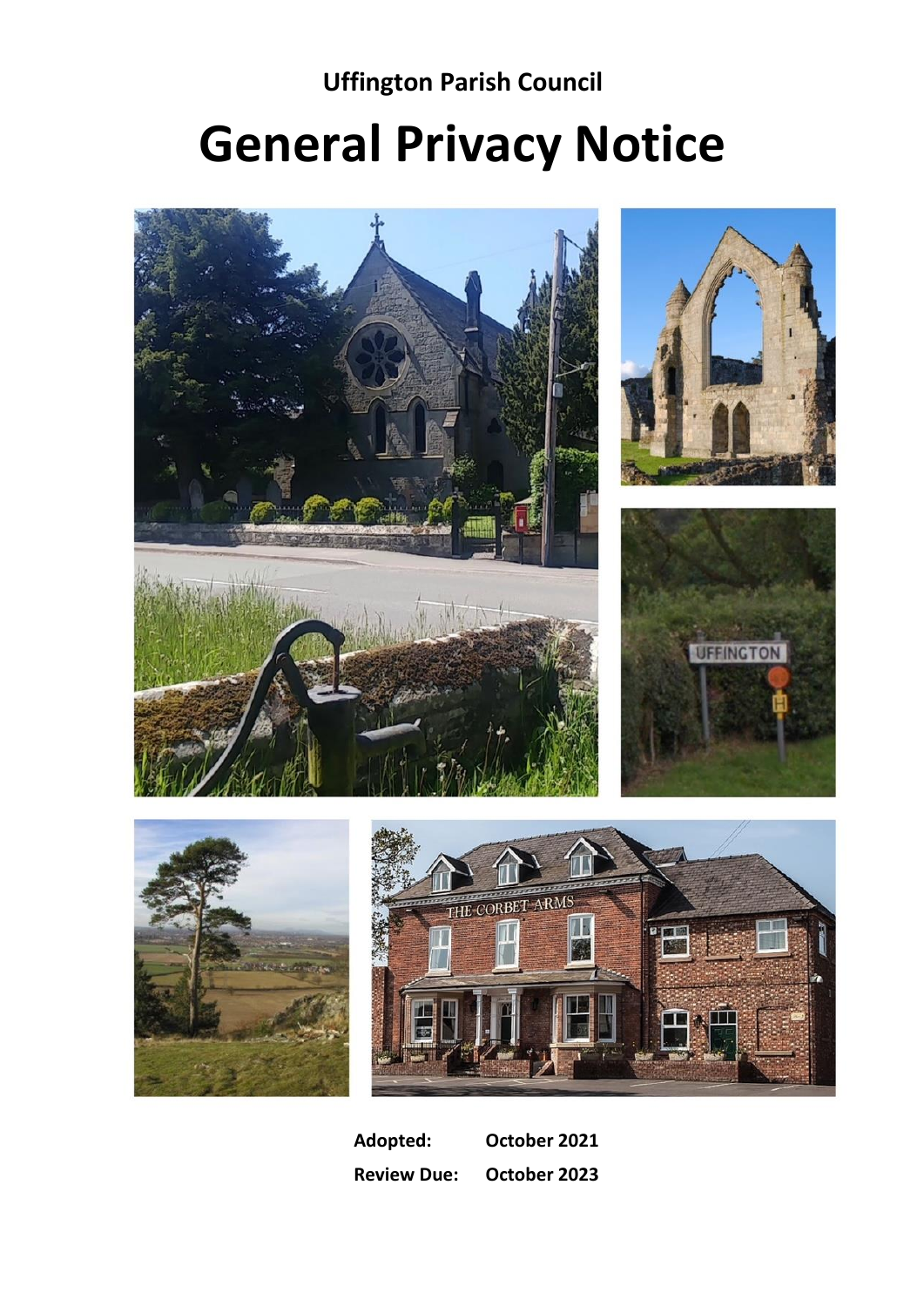# **Your personal data – what is it?**

"Personal data" is any information about a living individual, which allows them to be identified from that data (for example a name, photographs, videos, email address, or address). Identification can be by directly using the data itself or by combining it with other information, which helps to identify a living individual. The processing of personal data is governed by legislation relating to personal data, which applies in the United Kingdom including the General Data Protection Regulation (the "GDPR) and other legislation relating to personal data and rights such as the Human Rights Act.

# **Who are we?**

This Privacy Notice is provided to you by Uffington Parish Council which is the data controller for your data.

## **Other data controllers the parish council works with include:**

- Shropshire Council
- Community groups
- Charities
- Other not for profit entities
- Contractors

We may need to share your personal data we hold with them so that they can carry out their responsibilities to Uffington Parish Council. If we and the other data controllers listed above are processing your data jointly for the same purposes, then the Uffington Parish Council and the other data controllers may be "joint data controllers" which means we are all collectively responsible to you for your data. Where each of the parties listed above are processing your data for their own independent purposes then each of us will be independently responsible to you and if you have any questions, wish to exercise any of your rights (see below) or wish to raise a complaint, you should do so directly to the relevant data controller.

A description of what personal data Uffington Parish Council processes and for what purposes is set out in this Privacy Notice.

## **Uffington Parish Council will process some or all of the following personal data where necessary to perform its tasks:**

- Names, titles, and aliases, photographs;
- Contact details such as telephone numbers, addresses, and email addresses;
- Where they are relevant to the services provided by a parish council, or where you provide them to us, we may process information such as gender, age, marital status, nationality, education/work history, academic/professional qualifications, hobbies, family composition, and dependants;
- Where you pay for activities such as use of a parish council hall, financial identifiers such as bank account numbers, payment card numbers, payment/transaction identifiers, policy numbers, and claim numbers;
- The personal data we process may include sensitive or other special categories of personal data such as criminal convictions, racial or ethnic origin, mental and physical health, details of injuries, medication/treatment received, political beliefs, trade union affiliation, genetic data, biometric data, data concerning and sexual life or orientation.

## **How we use sensitive personal data**

- We may process sensitive personal data including, as appropriate:
	- your racial or ethnic origin or religious or similar information in order to monitor compliance with equal opportunities legislation;
	- in order to comply with legal requirements and obligations to third parties.
- These types of data are described in the GDPR as "Special categories of data" and require higher levels of protection. We need to have further justification for collecting, storing and using this type of personal data.
- We may process special categories of personal data in the following circumstances:
	- In limited circumstances, with your explicit written consent.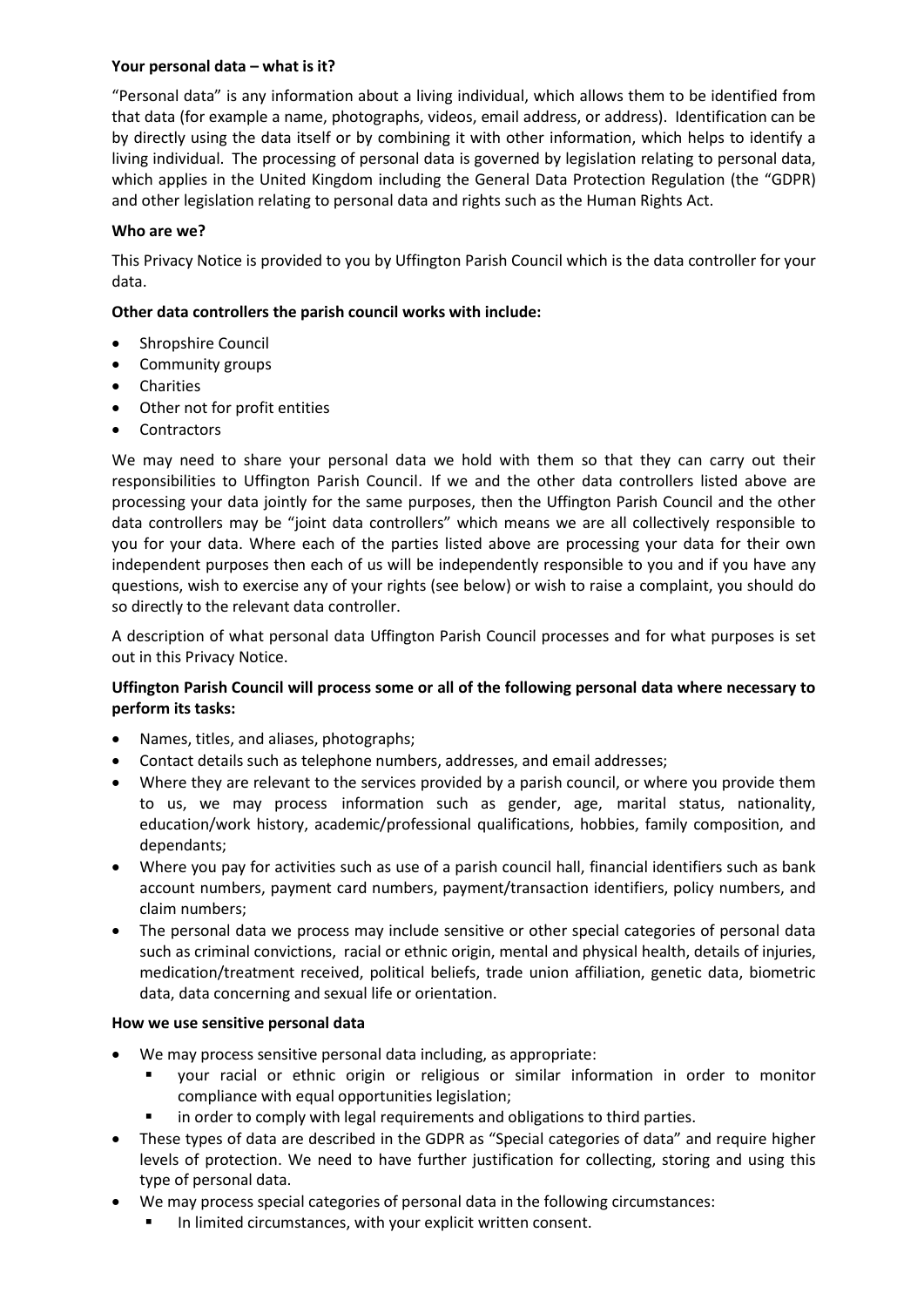- Where we need to carry out our legal obligations.
- Where it is needed in the public interest.
- Less commonly, we may process this type of personal data where it is needed in relation to legal claims or where it is needed to protect your interests (or someone else's interests) and you are not capable of giving your consent, or where you have already made the information public.

## **Do we need your consent to process your sensitive personal data?**

In limited circumstances, we may approach you for your written consent to allow us to process certain sensitive personal data. If we do so, we will provide you with full details of the personal data that we would like and the reason we need it, so that you can carefully consider whether you wish to consent.

# **Uffington Parish Council will comply with data protection law. This says that the personal data we hold about you must be:**

- Used lawfully, fairly and in a transparent way.
- Collected only for valid purposes that we have clearly explained to you and not used in any way that is incompatible with those purposes.
- Relevant to the purposes we have told you about and limited only to those purposes.
- Accurate and kept up to date.
- Kept only as long as necessary for the purposes we have told you about.
- Kept and destroyed securely including ensuring that appropriate technical and security measures are in place to protect your personal data to protect personal data from loss, misuse, unauthorised access and disclosure.

# **We use your personal data for some or all of the following purposes:**

- To deliver public services including to understand your needs to provide the services that you request and to understand what we can do for you and inform you of other relevant services;
- To confirm your identity to provide some services;
- To contact you by post, email, telephone or using social media (e.g., Facebook, Twitter, WhatsApp);
- To help us to build up a picture of how we are performing;
- To prevent and detect fraud and corruption in the use of public funds and where necessary for the law enforcement functions;
- To enable us to meet all legal and statutory obligations and powers including any delegated functions;
- To carry out comprehensive safeguarding procedures (including due diligence and complaints handling) in accordance with best safeguarding practice from time to time with the aim of ensuring that all children and adults-at-risk are provided with safe environments and generally as necessary to protect individuals from harm or injury;
- To promote the interests of the parish council;
- To maintain our own accounts and records;
- To seek your views, opinions or comments;
- To notify you of changes to our facilities, services, events and staff, councillors and other role holders;
- To send you communications which you have requested and that may be of interest to you. These may include information about campaigns, appeals, other new projects or initiatives;
- To process relevant financial transactions including grants and payments for goods and services supplied to the parish council
- To allow the statistical analysis of data so we can plan the provision of services.

Our processing may also include the use of CCTV systems for the prevention and prosecution of crime.

# **What is the legal basis for processing your personal data?**

Uffington Parish Council is a public authority and has certain powers and obligations. Most of your personal data is processed for compliance with a legal obligation which includes the discharge of the parish council's statutory functions and powers. Sometimes when exercising these powers or duties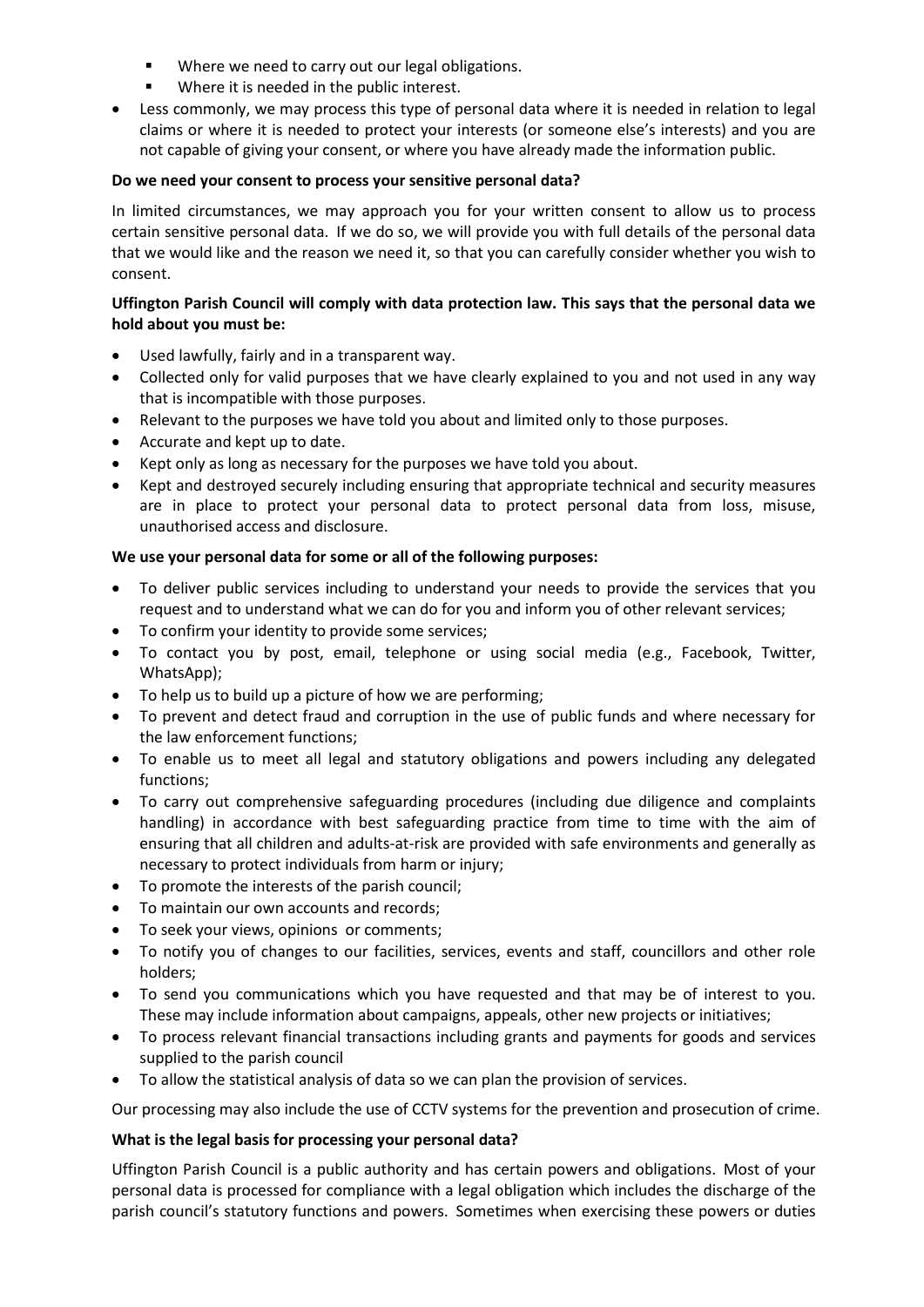it is necessary to process personal data of residents or people using the parish council's services. We will always take into account your interests and rights. This Privacy Notice sets out your rights and the parish council's obligations to you.

We may process personal data if it is necessary for the performance of a contract with you, or to take steps to enter into a contract. An example of this would be processing your data in connection with the use of sports facilities, or the acceptance of an allotment garden tenancy.

Sometimes the use of your personal data requires your consent. We will first obtain your consent to that use.

## **Sharing your personal data**

This section provides information about the third parties with whom the parish council may share your personal data. These third parties have an obligation to put in place appropriate security measures and will be responsible to you directly for the manner in which they process and protect your personal data. It is likely that we will need to share your data with some or all of the following (but only where necessary):

- The data controllers listed above under the heading "Other data controllers the parish council works with";
- Our agents, suppliers and contractors. For example, we may ask a commercial provider to publish or distribute newsletters on our behalf, or to maintain our database software;
- On occasion, other local authorities or not for profit bodies with which we are carrying out joint ventures e.g. in relation to facilities or events for the community.

## **How long do we keep your personal data?**

We will keep some records permanently if we are legally required to do so. We may keep some other records for an extended period of time. For example, it is currently best practice to keep financial records for a minimum period of 8 years to support HMRC audits or provide tax information. We may have legal obligations to retain some data in connection with our statutory obligations as a public authority. The parish council is permitted to retain data in order to defend or pursue claims. In some cases the law imposes a time limit for such claims (for example 3 years for personal injury claims or 6 years for contract claims). We will retain some personal data for this purpose as long as we believe it is necessary to be able to defend or pursue a claim. In general, we will endeavour to keep data only for as long as we need it. This means that we will delete it when it is no longer needed.

## **Your rights and your personal data**

You have the following rights with respect to your personal data:

When exercising any of the rights listed below, in order to process your request, we may need to verify your identity for your security. In such cases we will need you to respond with proof of your identity before you can exercise these rights.

*1. The right to access personal data we hold on you*

At any point you can contact us to request the personal data we hold on you as well as why we have that personal data, who has access to the personal data and where we obtained the personal data from. Once we have received your request we will respond within one month.

There are no fees or charges for the first request but additional requests for the same personal data or requests which are manifestly unfounded or excessive may be subject to an administrative fee.

*2. The right to correct and update the personal data we hold on you*

If the data we hold on you is out of date, incomplete or incorrect, you can inform us and your data will be updated.

*3. The right to have your personal data erased*